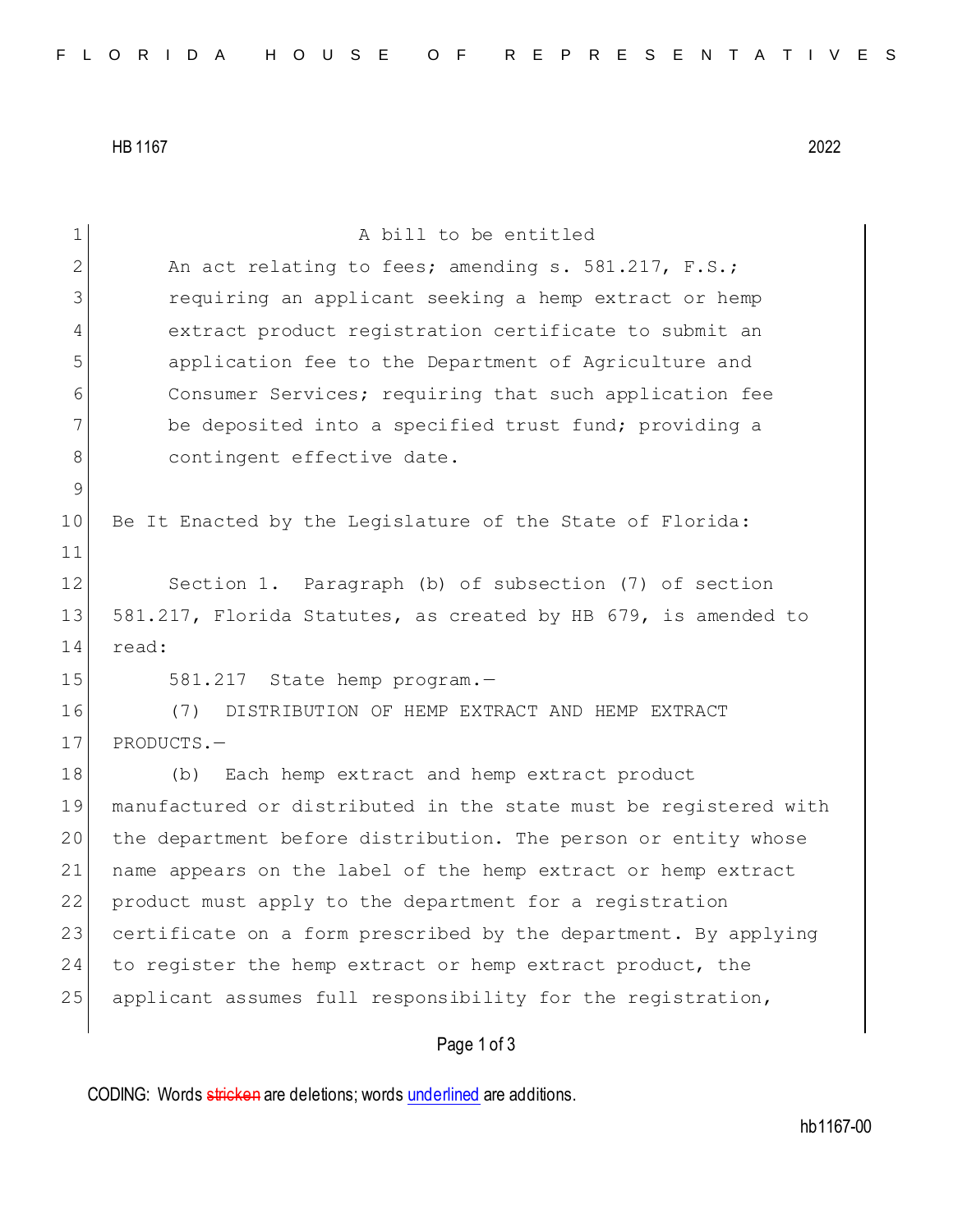## HB 1167 2022

Page 2 of 3 26 quality, and quantity of the extract or product manufactured or 27 distributed in the state. A hemp extract or hemp extract product 28 registration certificate is valid for 1 year after the date of 29 issuance and must be renewed annually on or before its 30 expiration date. 31 1. A completed registration certificate application must 32 be accompanied by all of the following: 33 a. A sample of the hemp extract or hemp extract product 34 and a copy of the proposed labeling as it will be manufactured 35 or distributed. 36 b. A certificate of analysis pursuant to paragraph (a) 37 which is dated no more than 30 days before the date upon which 38 the registration application is submitted. 39 c. An application fee not to exceed \$500 for each hemp 40 extract or hemp extract product established by department rule. 41 The application fee shall be deposited into the department's 42 General Inspection Trust Fund. 43 2. The department may analyze a sample of the hemp extract 44 or hemp extract product and inspect the label to ensure that the 45 extract or product: 46 a. Meets all proposed labeling claims. 47 b. Meets all requirements under this subsection and 48 department rules. 49 c. Contains an acceptable hemp THC level. 50 d. Is not adulterated or misbranded pursuant to chapter

CODING: Words stricken are deletions; words underlined are additions.